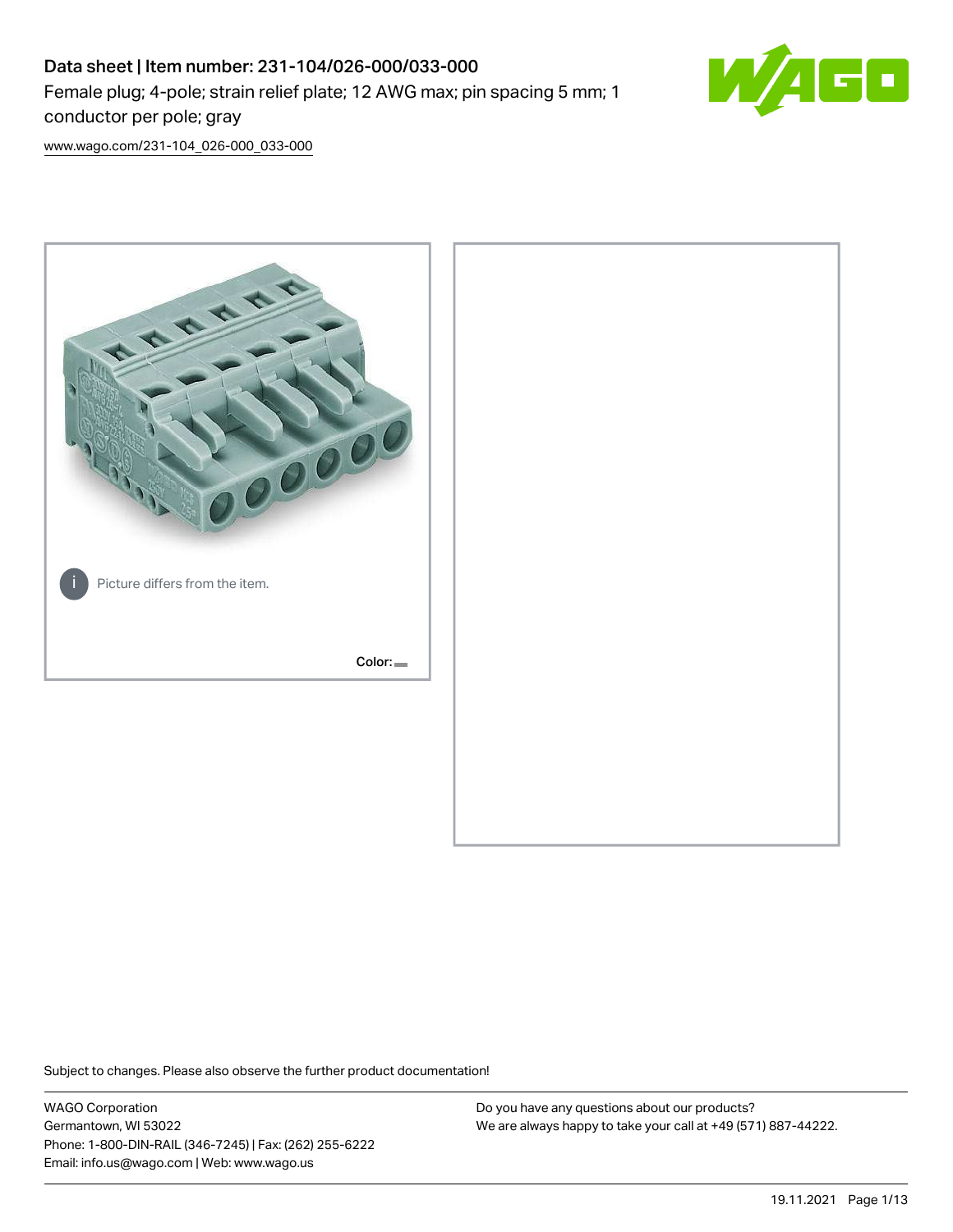

Dimensions in mm

 $L =$  (pole no. x pin spacing) + 1.5 mm

2- to 3-pole female connectors – one latch only

#### Item description

- **Universal connection for all conductor types**
- Easy cable pre-assembly and on-unit wiring via vertical and horizontal CAGE CLAMP<sup>®</sup> actuation  $\blacksquare$
- $\blacksquare$ Integrated test ports
- $\blacksquare$ With coding fingers

Subject to changes. Please also observe the further product documentation! Data

WAGO Corporation Germantown, WI 53022 Phone: 1-800-DIN-RAIL (346-7245) | Fax: (262) 255-6222 Email: info.us@wago.com | Web: www.wago.us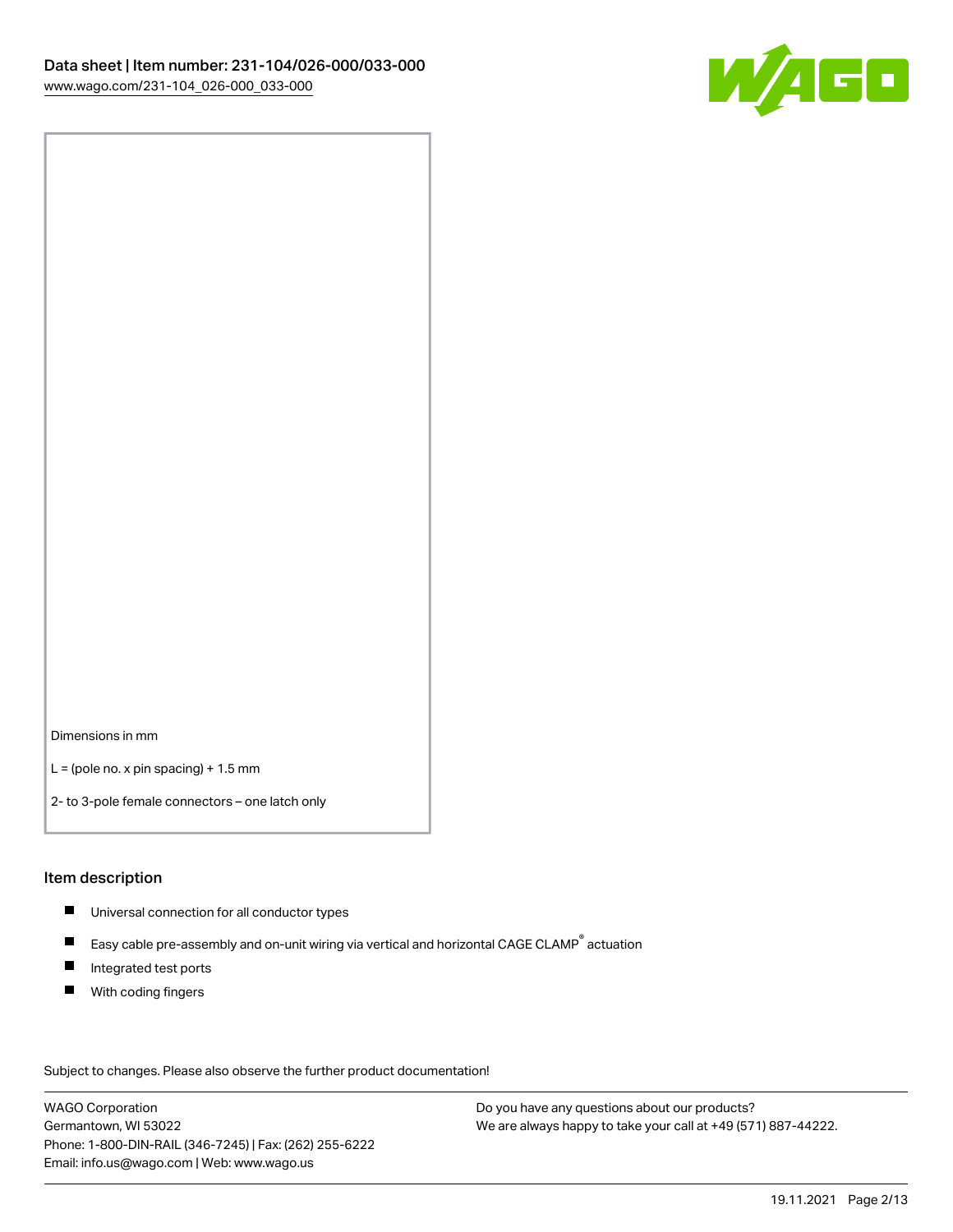

# Data

| Note |
|------|
|------|

| Safety information 1 | The MCS-MULTI CONNECTION SYSTEM includes connectors<br>without breaking capacity in accordance with DIN EN 61984. When<br>used as intended, these connectors must not be connected<br>/disconnected when live or under load. The circuit design should<br>ensure header pins, which can be touched, are not live when<br>unmated. |
|----------------------|-----------------------------------------------------------------------------------------------------------------------------------------------------------------------------------------------------------------------------------------------------------------------------------------------------------------------------------|
| Variants:            | Gold-plated or partially gold-plated contact surfaces<br>Other versions (or variants) can be requested from WAGO Sales or<br>configured at https://configurator.wago.com/                                                                                                                                                         |

## Electrical data

# IEC Approvals

| Ratings per                 | IEC/EN 60664-1                                                        |
|-----------------------------|-----------------------------------------------------------------------|
| Rated voltage (III / 3)     | 320 V                                                                 |
| Rated surge voltage (III/3) | 4 <sub>k</sub> V                                                      |
| Rated voltage (III/2)       | 320 V                                                                 |
| Rated surge voltage (III/2) | 4 <sub>k</sub> V                                                      |
| Nominal voltage (II/2)      | 630 V                                                                 |
| Rated surge voltage (II/2)  | 4 <sub>k</sub> V                                                      |
| Rated current               | 16A                                                                   |
| Legend (ratings)            | $(III / 2)$ $\triangle$ Overvoltage category III / Pollution degree 2 |

## UL Approvals

| Approvals per                  | UL 1059 |
|--------------------------------|---------|
| Rated voltage UL (Use Group B) | 300 V   |
| Rated current UL (Use Group B) | 15 A    |
| Rated voltage UL (Use Group D) | 300 V   |
| Rated current UL (Use Group D) | 10 A    |

# Ratings per UL

| Rated voltage UL 1977 | 300 V |
|-----------------------|-------|
| Rated current UL 1977 |       |

## CSA Approvals

Approvals per CSA

| <b>WAGO Corporation</b>                                | Do you have any questions about our products?                 |
|--------------------------------------------------------|---------------------------------------------------------------|
| Germantown, WI 53022                                   | We are always happy to take your call at +49 (571) 887-44222. |
| Phone: 1-800-DIN-RAIL (346-7245)   Fax: (262) 255-6222 |                                                               |
| Email: info.us@wago.com   Web: www.wago.us             |                                                               |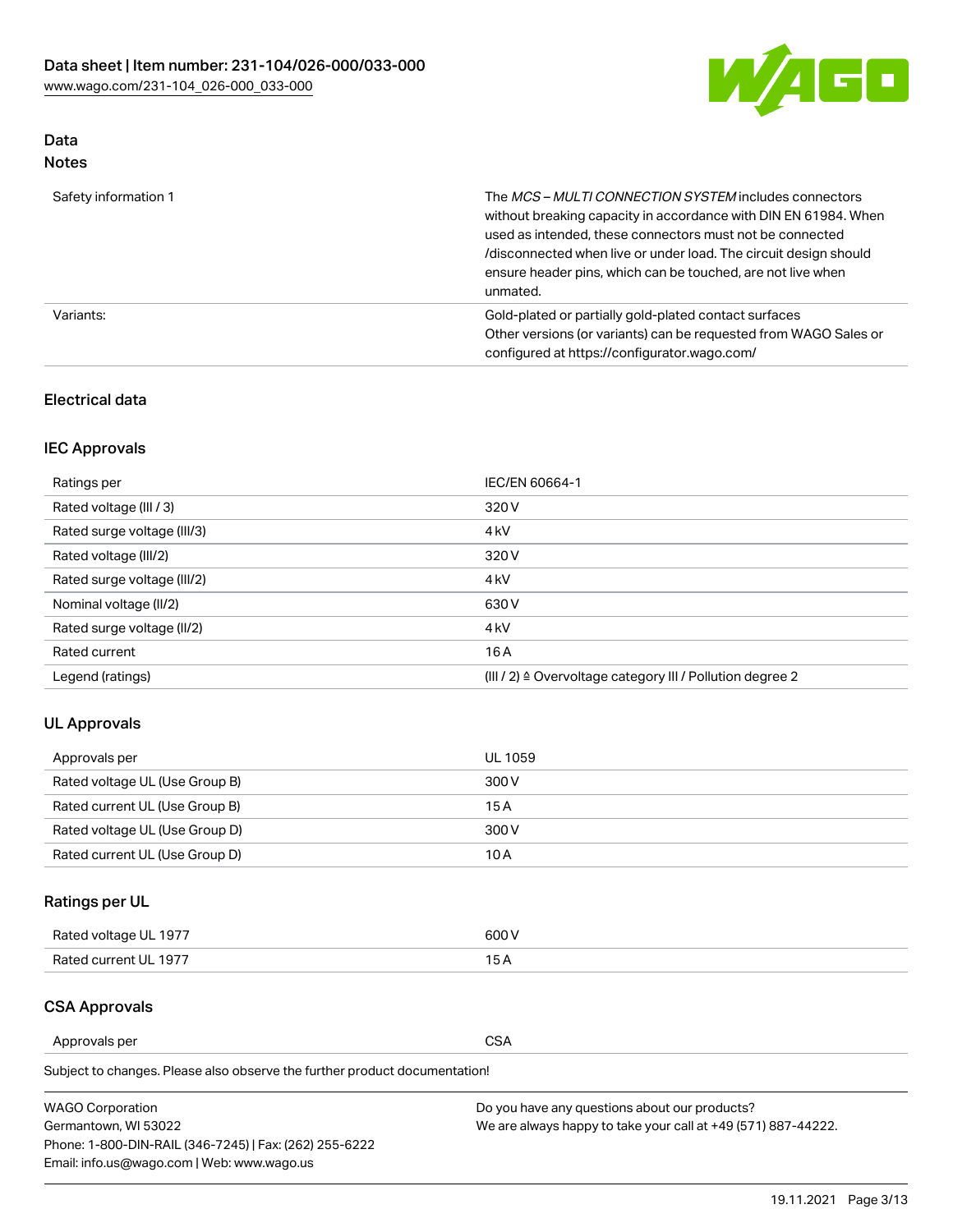

| Rated voltage CSA (Use Group B) | 300 V |
|---------------------------------|-------|
| Rated current CSA (Use Group B) | 15 A  |
| Rated voltage CSA (Use Group D) | 300 V |
| Rated current CSA (Use Group D) | 10 A  |

## Connection data

| Total number of potentials |  |
|----------------------------|--|
| Number of connection types |  |
| Number of levels           |  |

#### Connection 1

| Connection technology                             | CAGE CLAMP                             |
|---------------------------------------------------|----------------------------------------|
| Actuation type                                    | Operating tool                         |
| Solid conductor                                   | $0.082.5$ mm <sup>2</sup> / 28  12 AWG |
| Fine-stranded conductor                           | $0.082.5$ mm <sup>2</sup> / 28  12 AWG |
| Fine-stranded conductor; with insulated ferrule   | $0.251.5$ mm <sup>2</sup>              |
| Fine-stranded conductor; with uninsulated ferrule | $0.252.5$ mm <sup>2</sup>              |
| Strip length                                      | $89$ mm / 0.31  0.35 inch              |
| Number of poles                                   | 4                                      |
| Conductor entry direction to mating direction     | 0°                                     |

#### Physical data

| Pin spacing | 5 mm / 0.197 inch     |
|-------------|-----------------------|
| Width       | 21.5 mm / 0.846 inch  |
| Height      | 14.3 mm / 0.563 inch  |
| Depth       | 56.45 mm / 2.222 inch |

#### Plug-in connection

| Contact type (pluggable connector) | Female connector/socket |
|------------------------------------|-------------------------|
| Connector (connection type)        | for conductor           |
| Mismating protection               | No                      |
| Locking of plug-in connection      | Without                 |

# Material data

| Color          | gray |
|----------------|------|
| Material group |      |

| <b>WAGO Corporation</b>                                | Do you have any questions about our products?                 |
|--------------------------------------------------------|---------------------------------------------------------------|
| Germantown, WI 53022                                   | We are always happy to take your call at +49 (571) 887-44222. |
| Phone: 1-800-DIN-RAIL (346-7245)   Fax: (262) 255-6222 |                                                               |
| Email: info.us@wago.com   Web: www.wago.us             |                                                               |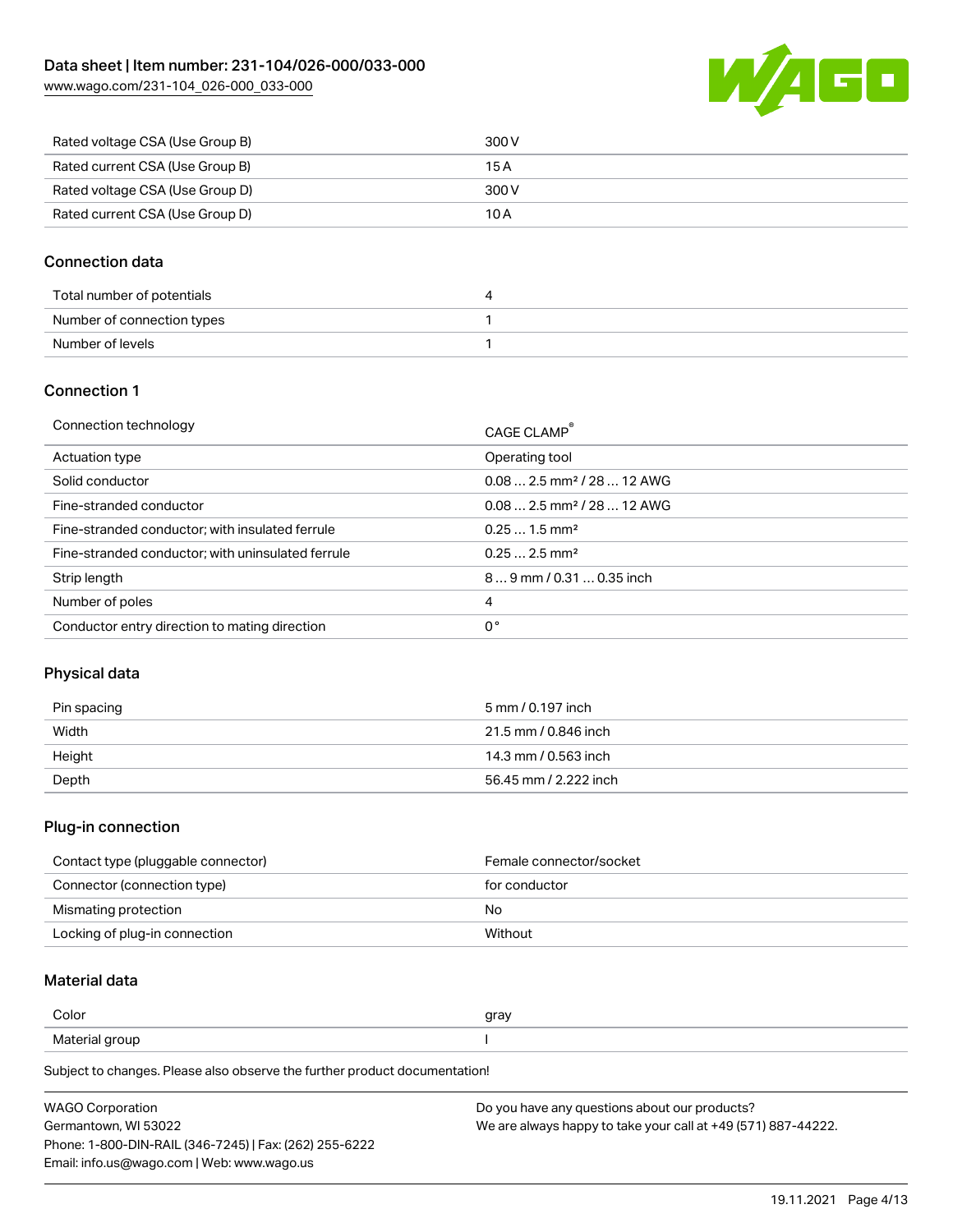

| Insulation material         | Polyamide (PA66)                  |
|-----------------------------|-----------------------------------|
| Flammability class per UL94 | V <sub>0</sub>                    |
| Clamping spring material    | Chrome nickel spring steel (CrNi) |
| Contact material            | Copper alloy                      |
| Contact plating             | tin-plated                        |
| Fire load                   | $0.135$ MJ                        |
| Weight                      | 8.2 g                             |
|                             |                                   |

#### Environmental requirements

| Limit temperature range | . +85 °Ր<br>-60 |  |
|-------------------------|-----------------|--|

#### Commercial data

| <b>Product Group</b>  | 3 (Multi Conn. System) |
|-----------------------|------------------------|
| PU (SPU)              | 100 Stück              |
| Packaging type        | box                    |
| Country of origin     | DE                     |
| <b>GTIN</b>           | 4044918338400          |
| Customs tariff number | 8536694040             |

## Approvals / Certificates

#### Country specific Approvals

|      |                          |                                 | Certificate |
|------|--------------------------|---------------------------------|-------------|
| Logo | Approval                 | <b>Additional Approval Text</b> | name        |
|      | <b>CSA</b>               | C22.2                           | 1466354     |
| Æ    | DEKRA Certification B.V. |                                 |             |
|      |                          |                                 |             |

#### Ship Approvals

| Logo        | Approval                                  | <b>Additional Approval Text</b> | Certificate<br>name             |
|-------------|-------------------------------------------|---------------------------------|---------------------------------|
| ABS<br>のいしゃ | <b>ABS</b><br>American Bureau of Shipping | $\overline{\phantom{0}}$        | 19-<br>HG1869876-<br><b>PDA</b> |

#### UL-Approvals

|      |          |                          | Certificate |
|------|----------|--------------------------|-------------|
| Logo | Approval | Additional Approval Text | name        |
|      | UR       | <b>UL 1977</b>           | E45171      |

| <b>WAGO Corporation</b>                                | Do you have any questions about our products?                 |
|--------------------------------------------------------|---------------------------------------------------------------|
| Germantown. WI 53022                                   | We are always happy to take your call at +49 (571) 887-44222. |
| Phone: 1-800-DIN-RAIL (346-7245)   Fax: (262) 255-6222 |                                                               |
| Email: info.us@wago.com   Web: www.wago.us             |                                                               |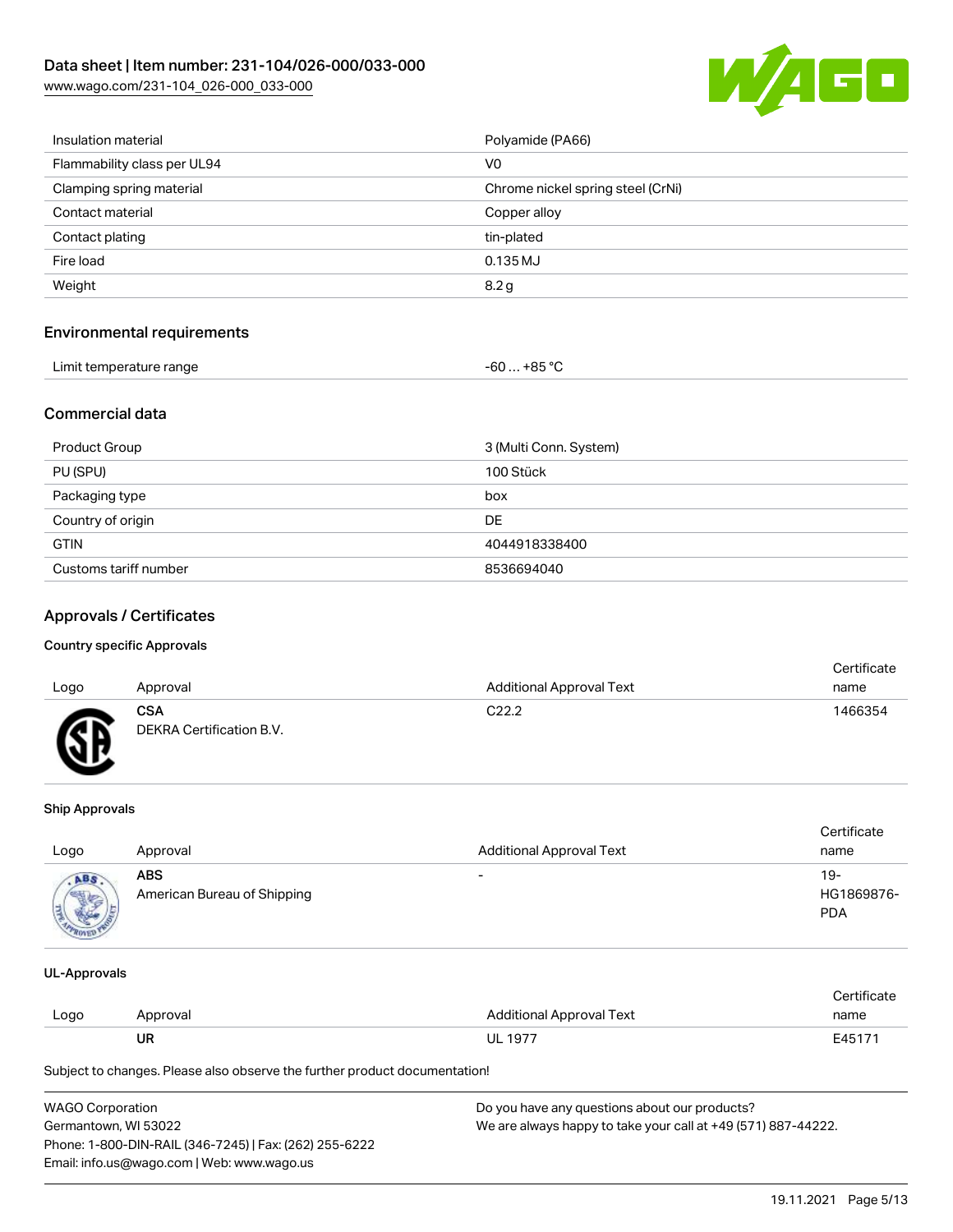



Underwriters Laboratories Inc.

#### **Counterpart**

| ltem no.231-604<br>Male connector; 4-pole; Pin spacing 5 mm; gray | www.wago.com/231-604 |
|-------------------------------------------------------------------|----------------------|
|                                                                   |                      |



Item no.231-134/001-000 Male header; 4-pole; THT; 1.0 x 1.0 mm solder pin; straight; pin spacing 5 mm; gray [www.wago.com/231-134/001-000](https://www.wago.com/231-134/001-000)

| ltem no.231-434/001-000                                                           |  |
|-----------------------------------------------------------------------------------|--|
| Male header; 4-pole; THT; 1.0 x 1.0 mm solder pin; angled; pin spacing 5 mm; gray |  |

[www.wago.com/231-434/001-000](https://www.wago.com/231-434/001-000)

#### Optional accessories

#### Insulations stops

Insulation stop



Item no.: 231-672 Insulation stop; 0.75 - 1 mm²; dark gray [www.wago.com/231-672](http://www.wago.com/231-672)<br>Insulation stop; 0.75 - 1 mm²; dark gray

Item no.: 231-670 Insulation stop; 0.08-0.2 mm<sup>2</sup>/0.2 mm<sup>2</sup> "s"; white [www.wago.com/231-670](http://www.wago.com/231-670) www.wago.com/231-670



**ALLES** LEEEE

> Item no.: 231-671 Insulation stop; 0.25 - 0.5 mm²; light gray [www.wago.com/231-671](http://www.wago.com/231-671) www.wago.com/231-671

Marking accessories

Marking strip

| Item no.: 210-331/500-103                                                                              | www.wago.com/210-331 |
|--------------------------------------------------------------------------------------------------------|----------------------|
| Marking strips; as a DIN A4 sheet; MARKED; 1-12 (300x); Height of marker strip: 2.3 mm/0.091 in; Strip | /500-103             |
| length 182 mm; Horizontal marking; Self-adhesive; white                                                |                      |

Item no.: 210-331/500-104

Marking strips; as a DIN A4 sheet; MARKED; 13-24 (300x); Height of marker strip: 2.3 mm/0.091 in; Strip length 182 mm; Horizontal marking; Self-adhesive; white [www.wago.com/210-331](http://www.wago.com/210-331/500-104) [/500-104](http://www.wago.com/210-331/500-104)

Subject to changes. Please also observe the further product documentation!

WAGO Corporation Germantown, WI 53022 Phone: 1-800-DIN-RAIL (346-7245) | Fax: (262) 255-6222 Email: info.us@wago.com | Web: www.wago.us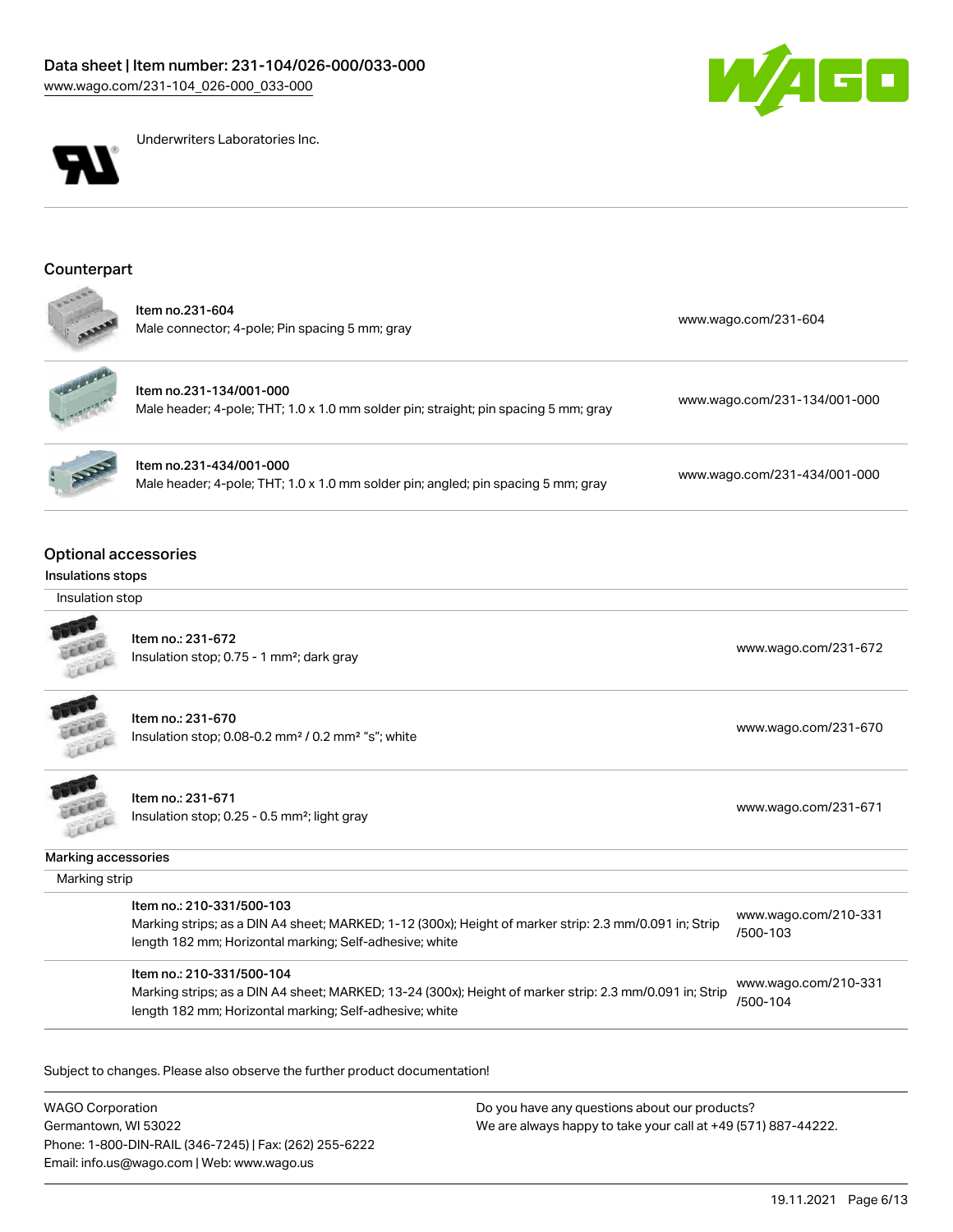[www.wago.com/231-104\\_026-000\\_033-000](http://www.wago.com/231-104_026-000_033-000)



|                                                                          | Item no.: 210-332/500-202<br>Marking strips; as a DIN A4 sheet; MARKED; 1-16 (160x); Height of marker strip: 3 mm; Strip length 182 /500-202<br>mm; Horizontal marking; Self-adhesive; white | www.wago.com/210-332             |
|--------------------------------------------------------------------------|----------------------------------------------------------------------------------------------------------------------------------------------------------------------------------------------|----------------------------------|
|                                                                          | Item no.: 210-332/500-206<br>Marking strips; as a DIN A4 sheet; MARKED; 33-48 (160x); Height of marker strip: 3 mm; Strip length<br>182 mm; Horizontal marking; Self-adhesive; white         | www.wago.com/210-332<br>/500-206 |
|                                                                          | Item no.: 210-332/500-205<br>Marking strips; as a DIN A4 sheet; MARKED; 1-32 (80x); Height of marker strip: 3 mm; Strip length 182<br>mm; Horizontal marking; Self-adhesive; white           | www.wago.com/210-332<br>/500-205 |
|                                                                          | Item no.: 210-332/500-204<br>Marking strips; as a DIN A4 sheet; MARKED; 17-32 (160x); Height of marker strip: 3 mm; Strip length<br>182 mm; Horizontal marking; Self-adhesive; white         | www.wago.com/210-332<br>/500-204 |
| Strain relief                                                            |                                                                                                                                                                                              |                                  |
| Strain relief housing                                                    |                                                                                                                                                                                              |                                  |
|                                                                          | Item no.: 232-604<br>Strain relief housing; gray                                                                                                                                             | www.wago.com/232-604             |
| Ferrules                                                                 |                                                                                                                                                                                              |                                  |
| Ferrule                                                                  |                                                                                                                                                                                              |                                  |
|                                                                          | Item no.: 216-101<br>Ferrule; Sleeve for 0.5 mm <sup>2</sup> / AWG 22; uninsulated; electro-tin plated; silver-colored                                                                       | www.wago.com/216-101             |
|                                                                          | Item no.: 216-104<br>Ferrule; Sleeve for 1.5 mm <sup>2</sup> / AWG 16; uninsulated; electro-tin plated; silver-colored                                                                       | www.wago.com/216-104             |
|                                                                          | Item no.: 216-106<br>Ferrule; Sleeve for 2.5 mm <sup>2</sup> / AWG 14; uninsulated; electro-tin plated; silver-colored                                                                       | www.wago.com/216-106             |
|                                                                          | Item no.: 216-102<br>Ferrule; Sleeve for 0.75 mm <sup>2</sup> / AWG 20; uninsulated; electro-tin plated; silver-colored                                                                      | www.wago.com/216-102             |
|                                                                          | Item no.: 216-103<br>Ferrule; Sleeve for 1 mm <sup>2</sup> / AWG 18; uninsulated; electro-tin plated                                                                                         | www.wago.com/216-103             |
|                                                                          | Item no.: 216-123<br>Ferrule; Sleeve for 1 mm <sup>2</sup> / AWG 18; uninsulated; electro-tin plated; silver-colored                                                                         | www.wago.com/216-123             |
|                                                                          | Item no.: 216-122<br>Ferrule; Sleeve for 0.75 mm <sup>2</sup> / AWG 20; uninsulated; electro-tin plated; silver-colored                                                                      | www.wago.com/216-122             |
|                                                                          | Item no.: 216-124<br>Ferrule; Sleeve for 1.5 mm <sup>2</sup> / AWG 16; uninsulated; electro-tin plated                                                                                       | www.wago.com/216-124             |
|                                                                          | Item no.: 216-142<br>Ferrule; Sleeve for 0.75 mm <sup>2</sup> / 18 AWG; uninsulated; electro-tin plated; electrolytic copper; gastight<br>crimped; acc. to DIN 46228, Part 1/08.92           | www.wago.com/216-142             |
|                                                                          | Item no.: 216-132<br>Ferrule; Sleeve for 0.34 mm <sup>2</sup> / AWG 24; uninsulated; electro-tin plated                                                                                      | www.wago.com/216-132             |
|                                                                          | Subject to changes. Please also observe the further product documentation!                                                                                                                   |                                  |
| <b>WAGO Corporation</b><br>Do you have any questions about our products? |                                                                                                                                                                                              |                                  |

Germantown, WI 53022 Phone: 1-800-DIN-RAIL (346-7245) | Fax: (262) 255-6222 Email: info.us@wago.com | Web: www.wago.us

We are always happy to take your call at +49 (571) 887-44222.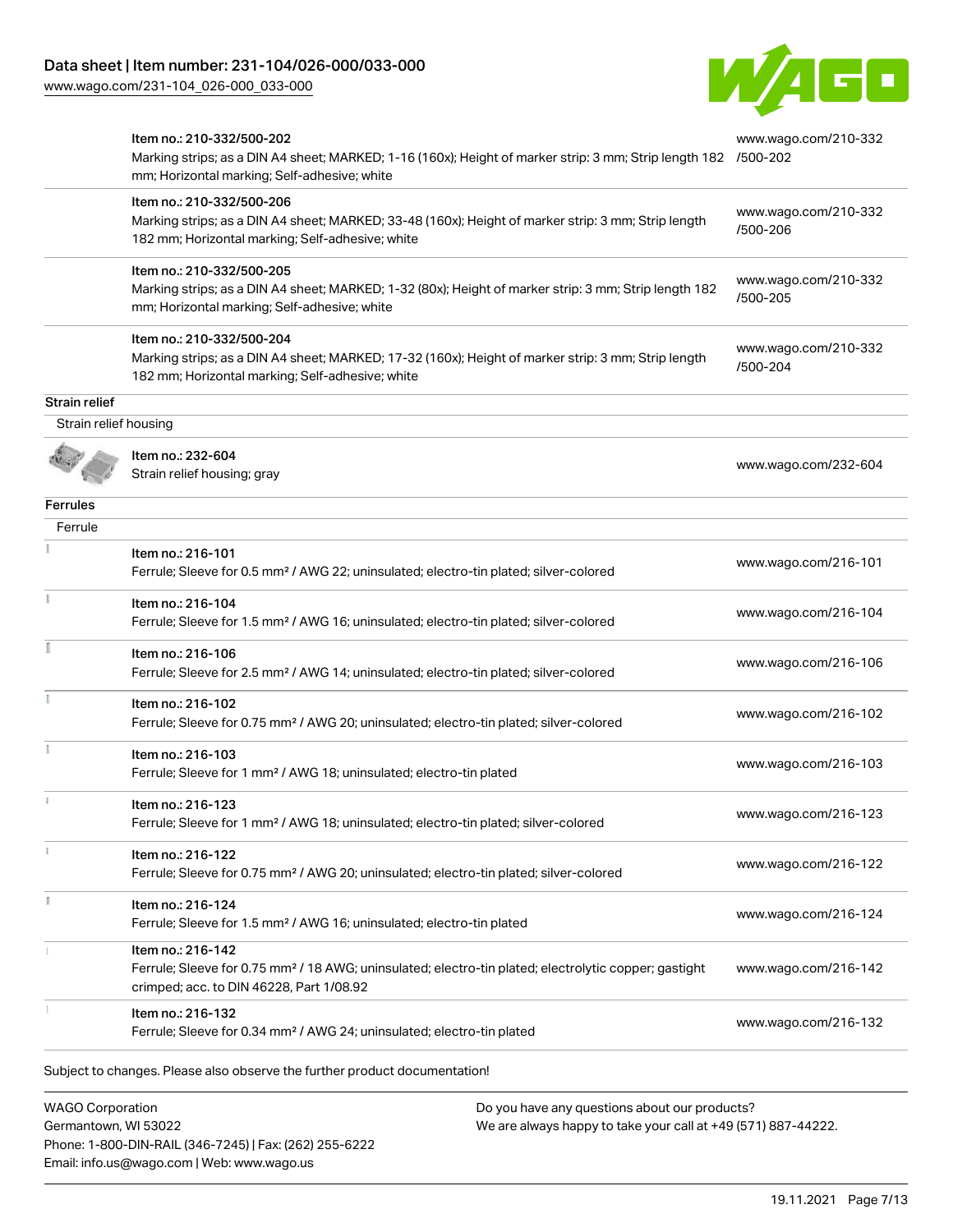## Data sheet | Item number: 231-104/026-000/033-000

[www.wago.com/231-104\\_026-000\\_033-000](http://www.wago.com/231-104_026-000_033-000)



|    | Item no.: 216-121<br>Ferrule; Sleeve for 0.5 mm <sup>2</sup> / AWG 22; uninsulated; electro-tin plated; silver-colored                                                                            | www.wago.com/216-121 |
|----|---------------------------------------------------------------------------------------------------------------------------------------------------------------------------------------------------|----------------------|
|    | Item no.: 216-143<br>Ferrule; Sleeve for 1 mm <sup>2</sup> / AWG 18; uninsulated; electro-tin plated; electrolytic copper; gastight<br>crimped; acc. to DIN 46228, Part 1/08.92                   | www.wago.com/216-143 |
| 1  | Item no.: 216-131<br>Ferrule; Sleeve for 0.25 mm <sup>2</sup> / AWG 24; uninsulated; electro-tin plated; silver-colored                                                                           | www.wago.com/216-131 |
|    | Item no.: 216-141<br>Ferrule; Sleeve for 0.5 mm <sup>2</sup> / 20 AWG; uninsulated; electro-tin plated; electrolytic copper; gastight<br>crimped; acc. to DIN 46228, Part 1/08.92                 | www.wago.com/216-141 |
| t. | Item no.: 216-152<br>Ferrule; Sleeve for 0.34 mm <sup>2</sup> / AWG 24; uninsulated; electro-tin plated                                                                                           | www.wago.com/216-152 |
| ۸  | Item no.: 216-203<br>Ferrule; Sleeve for 1 mm <sup>2</sup> / AWG 18; insulated; electro-tin plated; red                                                                                           | www.wago.com/216-203 |
|    | Item no.: 216-202<br>Ferrule; Sleeve for 0.75 mm <sup>2</sup> / 18 AWG; insulated; electro-tin plated; gray                                                                                       | www.wago.com/216-202 |
| ı  | Item no.: 216-151<br>Ferrule; Sleeve for 0.25 mm <sup>2</sup> / AWG 24; uninsulated; electro-tin plated                                                                                           | www.wago.com/216-151 |
| Â  | Item no.: 216-204<br>Ferrule; Sleeve for 1.5 mm <sup>2</sup> / AWG 16; insulated; electro-tin plated; black                                                                                       | www.wago.com/216-204 |
|    | Item no.: 216-144<br>Ferrule; Sleeve for 1.5 mm <sup>2</sup> / AWG 16; uninsulated; electro-tin plated; electrolytic copper; gastight<br>crimped; acc. to DIN 46228, Part 1/08.92; silver-colored | www.wago.com/216-144 |
|    | Item no.: 216-201<br>Ferrule; Sleeve for 0.5 mm <sup>2</sup> / 20 AWG; insulated; electro-tin plated; white                                                                                       | www.wago.com/216-201 |
|    | Item no.: 216-223<br>Ferrule; Sleeve for 1 mm <sup>2</sup> / AWG 18; insulated; electro-tin plated; red                                                                                           | www.wago.com/216-223 |
|    | Item no.: 216-241<br>Ferrule; Sleeve for 0.5 mm <sup>2</sup> / 20 AWG; insulated; electro-tin plated; electrolytic copper; gastight<br>crimped; acc. to DIN 46228, Part 4/09.90; white            | www.wago.com/216-241 |
|    | Item no.: 216-242<br>Ferrule; Sleeve for 0.75 mm <sup>2</sup> / 18 AWG; insulated; electro-tin plated; electrolytic copper; gastight<br>crimped; acc. to DIN 46228, Part 4/09.90; gray            | www.wago.com/216-242 |
|    | Item no.: 216-222<br>Ferrule; Sleeve for 0.75 mm <sup>2</sup> / 18 AWG; insulated; electro-tin plated; gray                                                                                       | www.wago.com/216-222 |
|    | Item no.: 216-221<br>Ferrule; Sleeve for 0.5 mm <sup>2</sup> / 20 AWG; insulated; electro-tin plated; white                                                                                       | www.wago.com/216-221 |
| 1  | Item no.: 216-224<br>Ferrule; Sleeve for 1.5 mm <sup>2</sup> / AWG 16; insulated; electro-tin plated; black                                                                                       | www.wago.com/216-224 |
|    | Item no.: 216-243                                                                                                                                                                                 |                      |

Subject to changes. Please also observe the further product documentation!

WAGO Corporation Germantown, WI 53022 Phone: 1-800-DIN-RAIL (346-7245) | Fax: (262) 255-6222 Email: info.us@wago.com | Web: www.wago.us Do you have any questions about our products? We are always happy to take your call at +49 (571) 887-44222.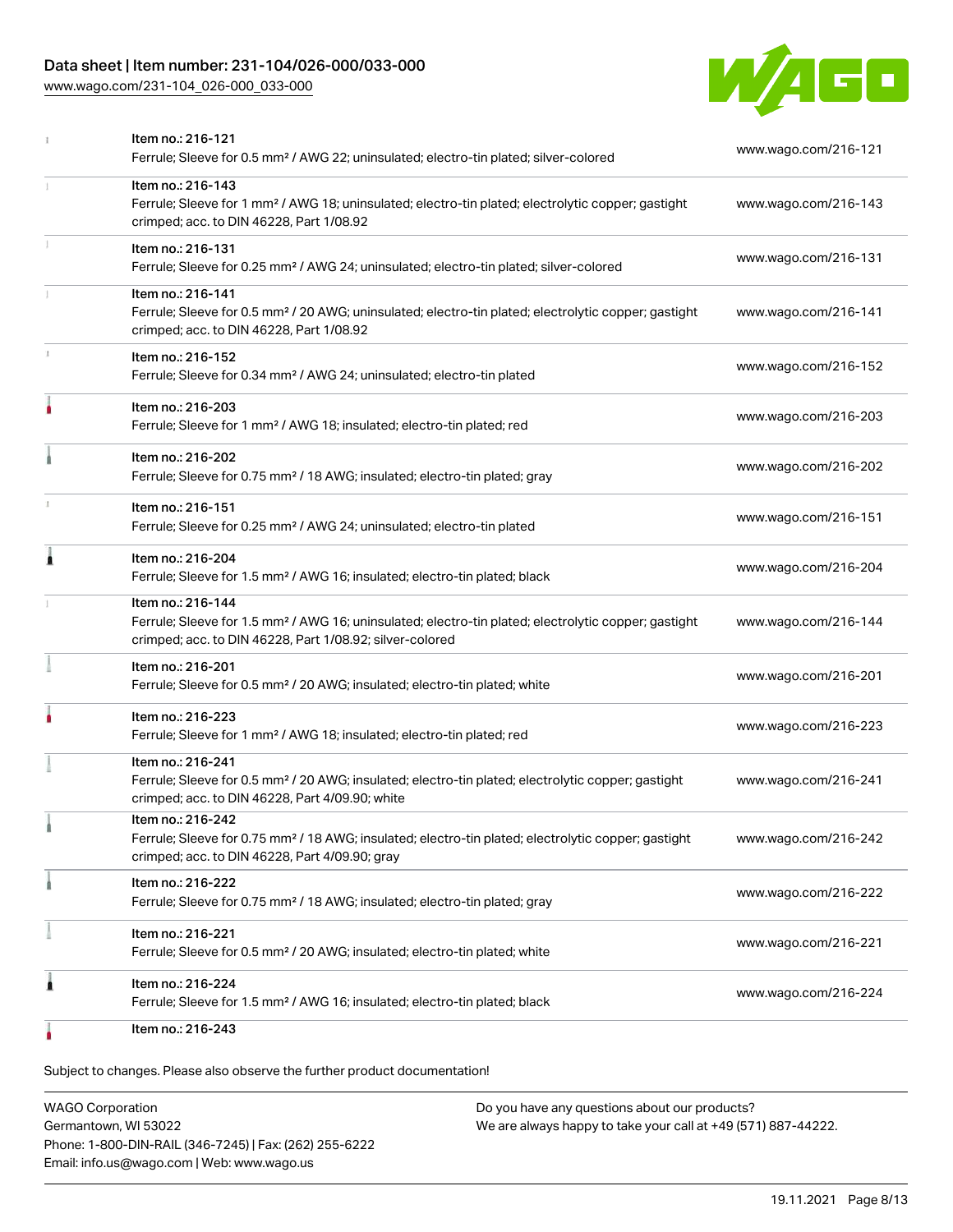

Ferrule; Sleeve for 1 mm² / AWG 18; insulated; electro-tin plated; electrolytic copper; gastight crimped; [www.wago.com/216-243](http://www.wago.com/216-243) acc. to DIN 46228, Part 4/09.90; red

| 1       | Item no.: 216-244<br>Ferrule; Sleeve for 1.5 mm <sup>2</sup> / AWG 16; insulated; electro-tin plated; electrolytic copper; gastight<br>crimped; acc. to DIN 46228, Part 4/09.90; black                  | www.wago.com/216-244 |
|---------|---------------------------------------------------------------------------------------------------------------------------------------------------------------------------------------------------------|----------------------|
|         | Item no.: 216-263<br>Ferrule; Sleeve for 1 mm <sup>2</sup> / AWG 18; insulated; electro-tin plated; electrolytic copper; gastight crimped; www.wago.com/216-263<br>acc. to DIN 46228, Part 4/09.90; red |                      |
| 1       | Item no.: 216-264<br>Ferrule; Sleeve for 1.5 mm <sup>2</sup> / AWG 16; insulated; electro-tin plated; electrolytic copper; gastight<br>crimped; acc. to DIN 46228, Part 4/09.90; black                  | www.wago.com/216-264 |
|         | Item no.: 216-284<br>Ferrule; Sleeve for 1.5 mm <sup>2</sup> / AWG 16; insulated; electro-tin plated; electrolytic copper; gastight<br>crimped; acc. to DIN 46228, Part 4/09.90; black                  | www.wago.com/216-284 |
|         | Item no.: 216-262<br>Ferrule; Sleeve for 0.75 mm <sup>2</sup> / 18 AWG; insulated; electro-tin plated; electrolytic copper; gastight<br>crimped; acc. to DIN 46228, Part 4/09.90; gray                  | www.wago.com/216-262 |
|         | Item no.: 216-301<br>Ferrule; Sleeve for 0.25 mm <sup>2</sup> / AWG 24; insulated; electro-tin plated; yellow                                                                                           | www.wago.com/216-301 |
|         | Item no.: 216-321<br>Ferrule; Sleeve for 0.25 mm <sup>2</sup> / AWG 24; insulated; electro-tin plated; yellow                                                                                           | www.wago.com/216-321 |
|         | Item no.: 216-322<br>Ferrule; Sleeve for 0.34 mm <sup>2</sup> / 22 AWG; insulated; electro-tin plated; green                                                                                            | www.wago.com/216-322 |
|         | Item no.: 216-302<br>Ferrule; Sleeve for 0.34 mm <sup>2</sup> / 22 AWG; insulated; electro-tin plated; green                                                                                            | www.wago.com/216-302 |
| Cover   |                                                                                                                                                                                                         |                      |
| Cover   |                                                                                                                                                                                                         |                      |
|         | Item no.: 231-668<br>Lockout caps; for covering unused clamping units; gray                                                                                                                             | www.wago.com/231-668 |
| Jumpers |                                                                                                                                                                                                         |                      |
| Jumper  |                                                                                                                                                                                                         |                      |
|         | Item no.: 231-905<br>Jumper; for conductor entry; 5-way; insulated; gray                                                                                                                                | www.wago.com/231-905 |
|         | Item no.: 231-903<br>Jumper; for conductor entry; 3-way; insulated; gray                                                                                                                                | www.wago.com/231-903 |
|         | Item no.: 231-907<br>Jumper; for conductor entry; 7-way; insulated; gray                                                                                                                                | www.wago.com/231-907 |
|         | Item no.: 231-910<br>Jumper; for conductor entry; 10-way; insulated; gray                                                                                                                               | www.wago.com/231-910 |

| <b>WAGO Corporation</b>                                | Do you have any questions about our products?                 |
|--------------------------------------------------------|---------------------------------------------------------------|
| Germantown, WI 53022                                   | We are always happy to take your call at +49 (571) 887-44222. |
| Phone: 1-800-DIN-RAIL (346-7245)   Fax: (262) 255-6222 |                                                               |
| Email: info.us@wago.com   Web: www.wago.us             |                                                               |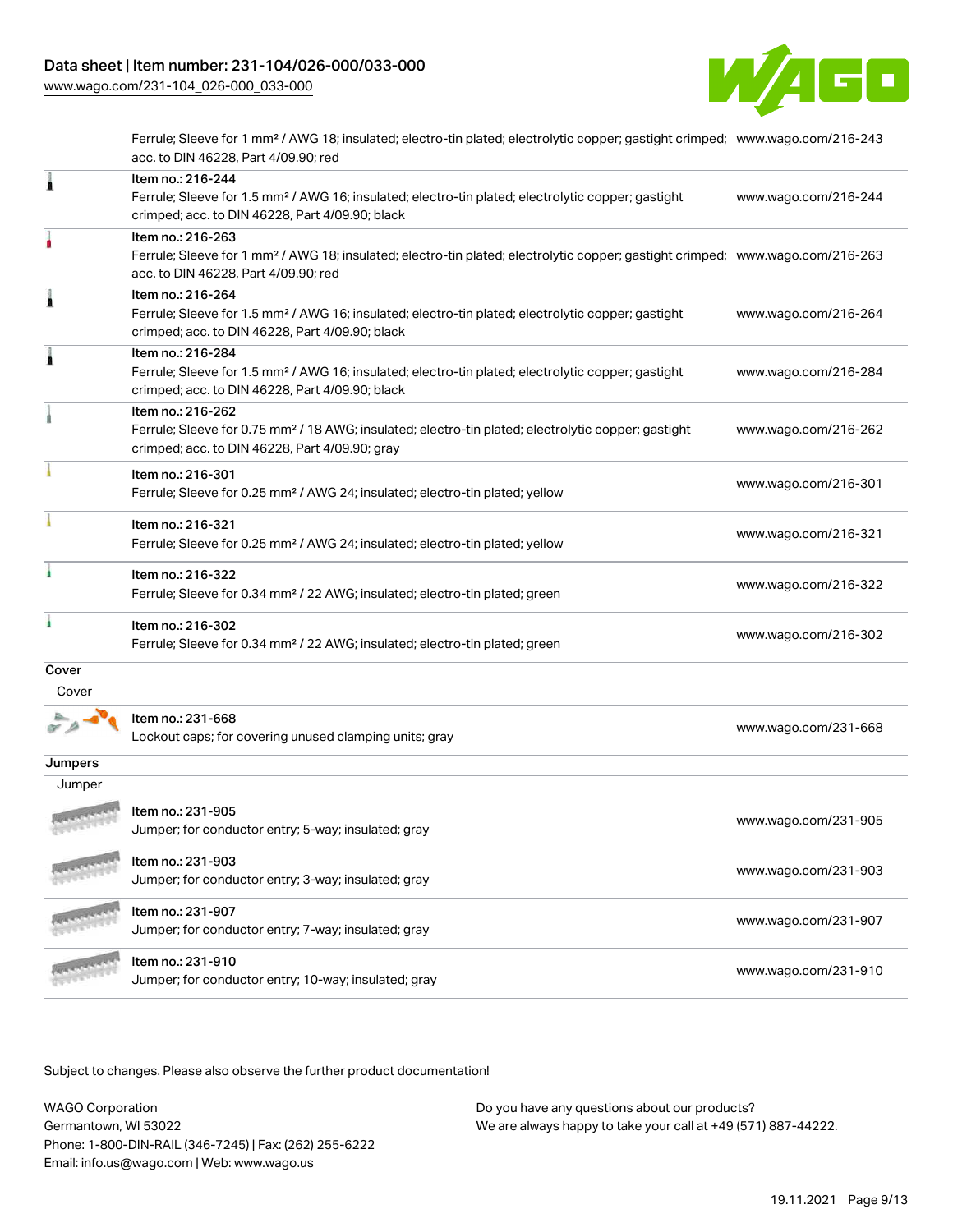

[www.wago.com/231-902](http://www.wago.com/231-902)

Item no.: 231-902

Jumper; for conductor entry; 2-way; insulated; gray

| Tools                      |                                                                                                                 |                      |  |
|----------------------------|-----------------------------------------------------------------------------------------------------------------|----------------------|--|
| Operating tool             |                                                                                                                 |                      |  |
|                            | Item no.: 209-130<br>Operating tool; suitable for 264, 280 and 281 Series; 1-way; of insulating material; white | www.wago.com/209-130 |  |
|                            | Item no.: 209-132<br>Operating tool; for connecting comb-style jumper bar; 2-way; of insulating material        | www.wago.com/209-132 |  |
|                            | Item no.: 231-159<br>Operating tool; natural                                                                    | www.wago.com/231-159 |  |
|                            | Item no.: 231-231<br>Combination operating tool; red                                                            | www.wago.com/231-231 |  |
|                            | Item no.: 231-131<br>Operating tool; made of insulating material; 1-way; loose; white                           | www.wago.com/231-131 |  |
|                            | Item no.: 231-291<br>Operating tool; made of insulating material; 1-way; loose; red                             | www.wago.com/231-291 |  |
|                            | Item no.: 280-432<br>Operating tool; made of insulating material; 2-way; white                                  | www.wago.com/280-432 |  |
|                            | Item no.: 280-434<br>Operating tool; made of insulating material; 4-way                                         | www.wago.com/280-434 |  |
|                            | Item no.: 280-437<br>Operating tool; made of insulating material; 7-way                                         | www.wago.com/280-437 |  |
|                            | Item no.: 280-440<br>Operating tool; made of insulating material; 10-way                                        | www.wago.com/280-440 |  |
|                            | Item no.: 280-435<br>Operating tool; made of insulating material; 5-way; gray                                   | www.wago.com/280-435 |  |
|                            | Item no.: 280-436<br>Operating tool; made of insulating material; 6-way                                         | www.wago.com/280-436 |  |
|                            | Item no.: 280-438<br>Operating tool; made of insulating material; 8-way                                         | www.wago.com/280-438 |  |
|                            | Item no.: 280-433<br>Operating tool; made of insulating material; 3-way                                         | www.wago.com/280-433 |  |
| <b>Testing accessories</b> |                                                                                                                 |                      |  |
| Testing accessories        |                                                                                                                 |                      |  |
|                            | Subject to changes. Please also observe the further product documentation!                                      |                      |  |

WAGO Corporation Germantown, WI 53022 Phone: 1-800-DIN-RAIL (346-7245) | Fax: (262) 255-6222 Email: info.us@wago.com | Web: www.wago.us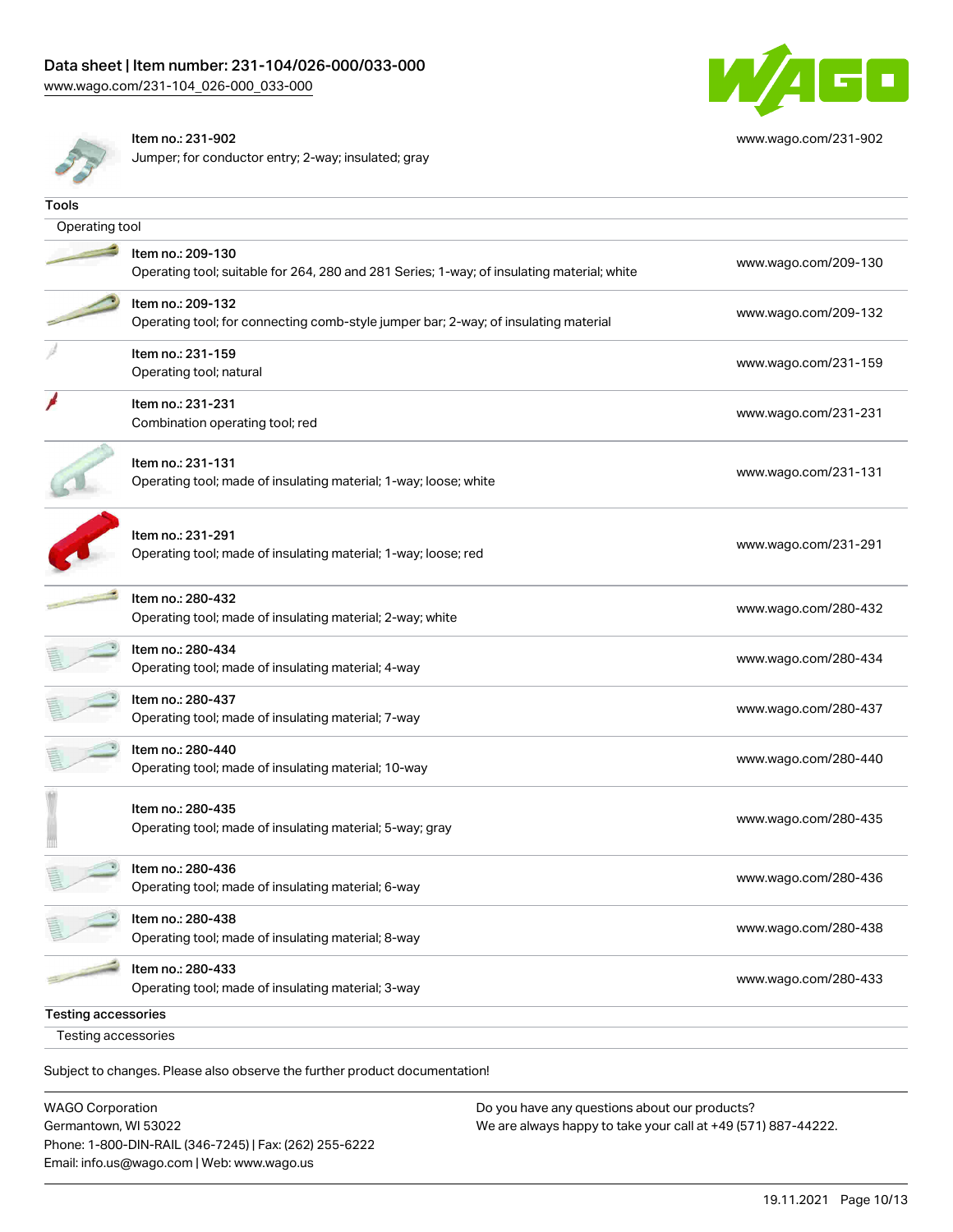



Item no.: 210-136 Test plug; 2 mm Ø; with 500 mm cable [www.wago.com/210-136](http://www.wago.com/210-136)

| Item no.: 231-661                                                                                                                                           | Test plugs for female connectors; for 5 mm and 5.08 mm pin spacing; 2,50 mm <sup>2</sup> ; light gray |               | www.wago.com/231-661 |  |
|-------------------------------------------------------------------------------------------------------------------------------------------------------------|-------------------------------------------------------------------------------------------------------|---------------|----------------------|--|
| <b>Downloads</b><br><b>Documentation</b>                                                                                                                    |                                                                                                       |               |                      |  |
| <b>Additional Information</b>                                                                                                                               |                                                                                                       |               |                      |  |
| Technical explanations                                                                                                                                      | 2019 Apr 3                                                                                            | pdf<br>2.0 MB | Download             |  |
| <b>Environmental Product Compliance</b>                                                                                                                     |                                                                                                       |               |                      |  |
| <b>Compliance Search</b>                                                                                                                                    |                                                                                                       |               |                      |  |
| Environmental Product Compliance 231-104/026-000/033-000                                                                                                    |                                                                                                       | URL           | Download             |  |
| 1-conductor female connector; CAGE CLAMP <sup>®</sup> ; 2.5 mm <sup>2</sup> ; Pin spacing 5 mm; 4-pole;<br>Strain relief plate; 2,50 mm <sup>2</sup> ; gray |                                                                                                       |               |                      |  |

#### Installation Notes



Inserting a conductor via 3.5 mm screwdriver – CAGE CLAMP® actuation parallel to conductor entry.



Inserting a conductor via 3.5 mm screwdriver – CAGE CLAMP® actuation perpendicular to conductor entry.



Inserting a conductor into CAGE CLAMP® unit via operating lever (231-291).

Subject to changes. Please also observe the further product documentation!

WAGO Corporation Germantown, WI 53022 Phone: 1-800-DIN-RAIL (346-7245) | Fax: (262) 255-6222 Email: info.us@wago.com | Web: www.wago.us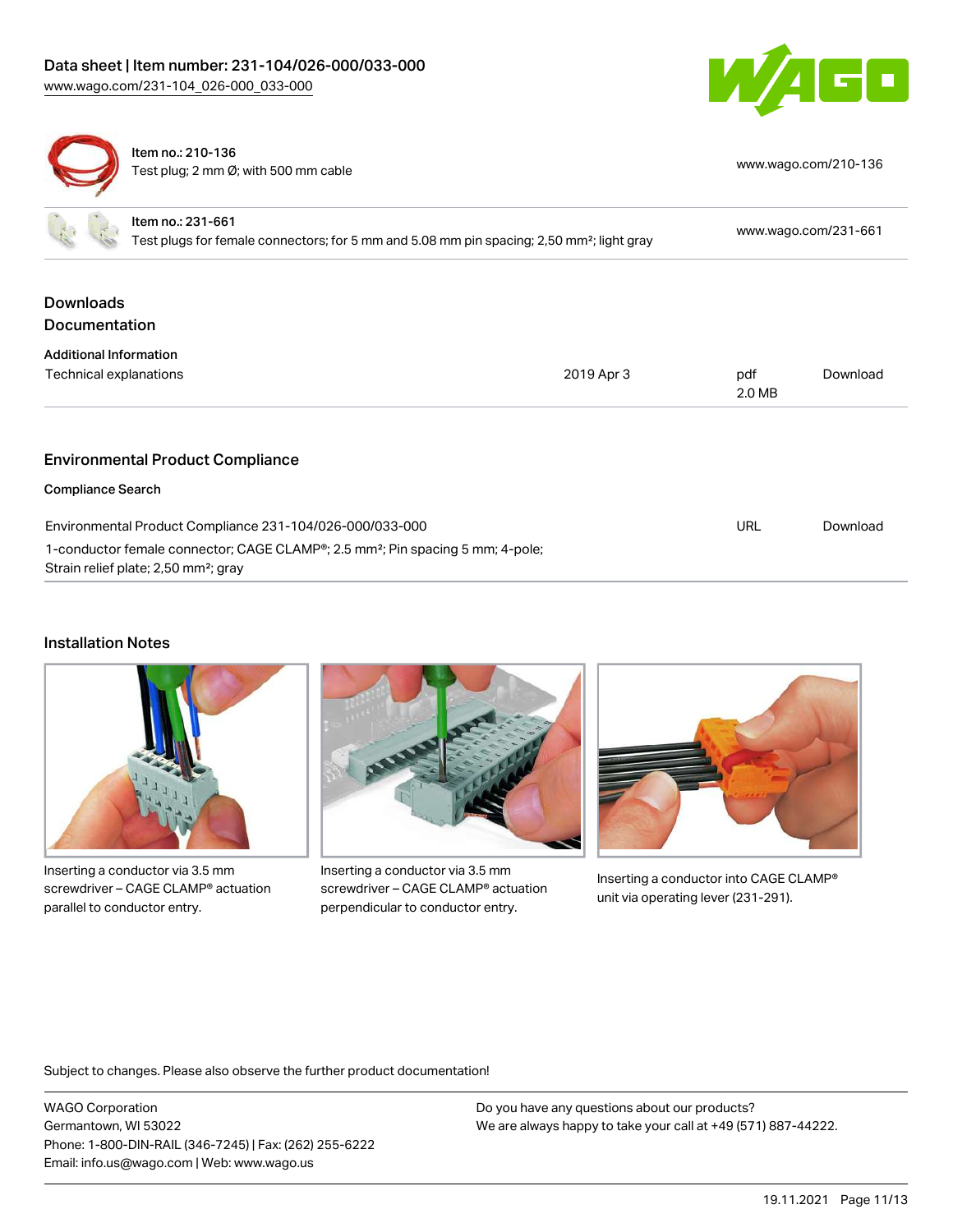



Inserting a conductor via operating tool.



Coding a female connector by removing coding finger(s).



Testing – female connector with CAGE CLAMP®

Integrated test ports for testing perpendicular to conductor entry via 2 or 2.3 mm Ø test plug

#### Installation

Subject to changes. Please also observe the further product documentation!

WAGO Corporation Germantown, WI 53022 Phone: 1-800-DIN-RAIL (346-7245) | Fax: (262) 255-6222 Email: info.us@wago.com | Web: www.wago.us